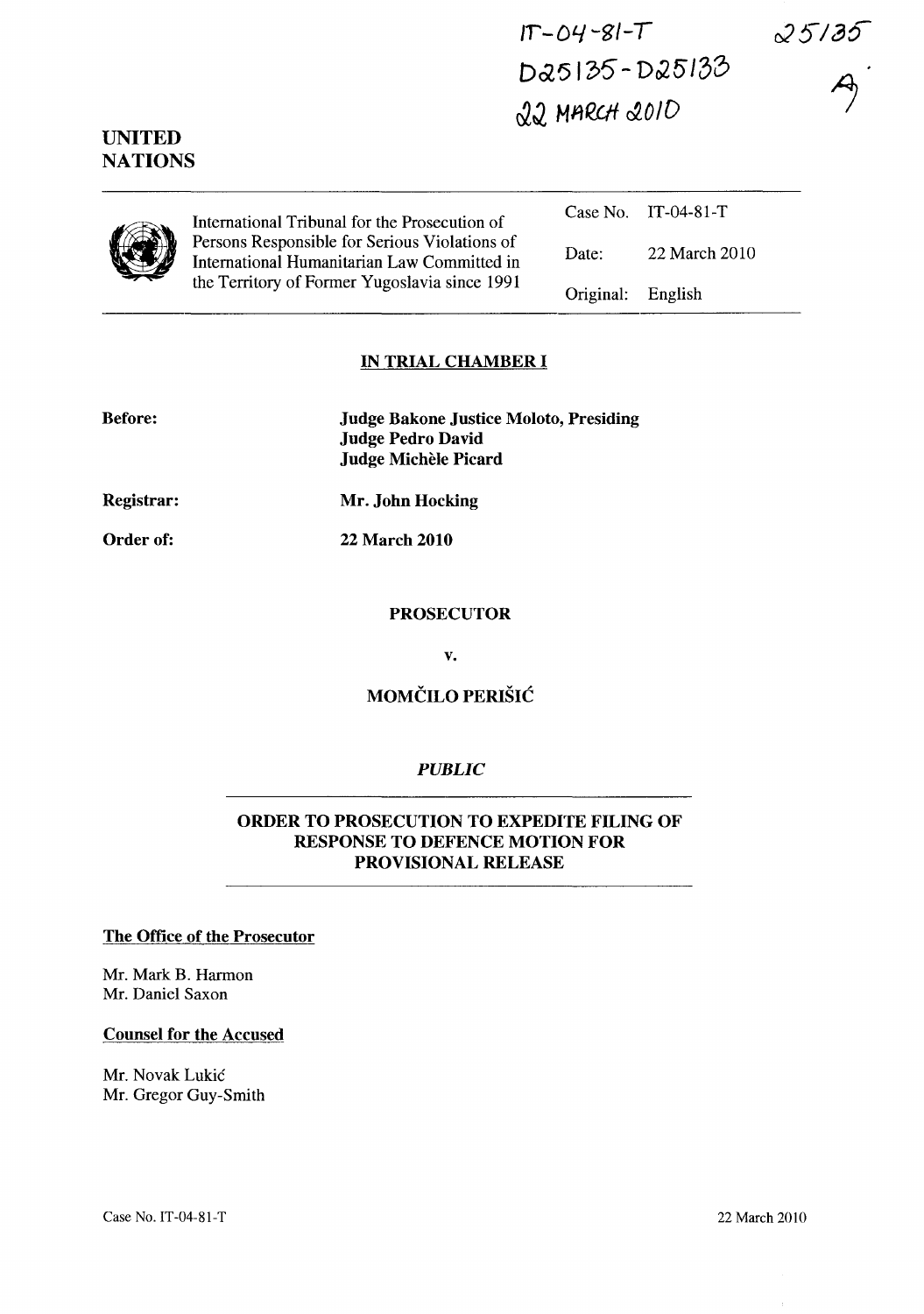**TRIAL CHAMBER I** ("Trial Chamber") of the International Tribunal for the Prosecution of Persons Responsible for Serious Violations of International Humanitarian Law Committed in the Territory of the former Yugoslavia since 1991 (''Tribunal'');

**BEING SEISED** of the Defence's "Mr. Perišic's Motion for Provisional Release", filed publicly with confidential annexes on 19 March 2010 ("Motion");

**CONSIDERING** that Perisic requests that he be granted temporary provisional release for the duration of the break in trial, or for such period determined by the Chamber on same terms and conditions under which he has previously been on provisional release, or under such conditions as the Chamber deems appropriate to impose pursuant to Rule 65  $(C)$ ;<sup>1</sup>

**CONSIDERING** that the Easter Court break in the Perisic trial is scheduled to begin on Friday, 2 April 2010 and that trial shall resume on Monday 12 April 2010;<sup>2</sup>

**NOTING** the urgency of the motion; and

**FINDING** there to be good cause for advancing the Prosecution's response to the Motion to ensure the expeditious proceeding of the trial;

**PURSUANT** to Rules 54, 126 *his* and 127 of the Rules;

**HEREBY ORDERS** the Prosecution to file a response to the Motion, if any, by 25 March 2010.

 $<sup>1</sup>$  Motion, para. 2</sup>

<sup>&</sup>lt;sup>2</sup> Motion, para. 1.